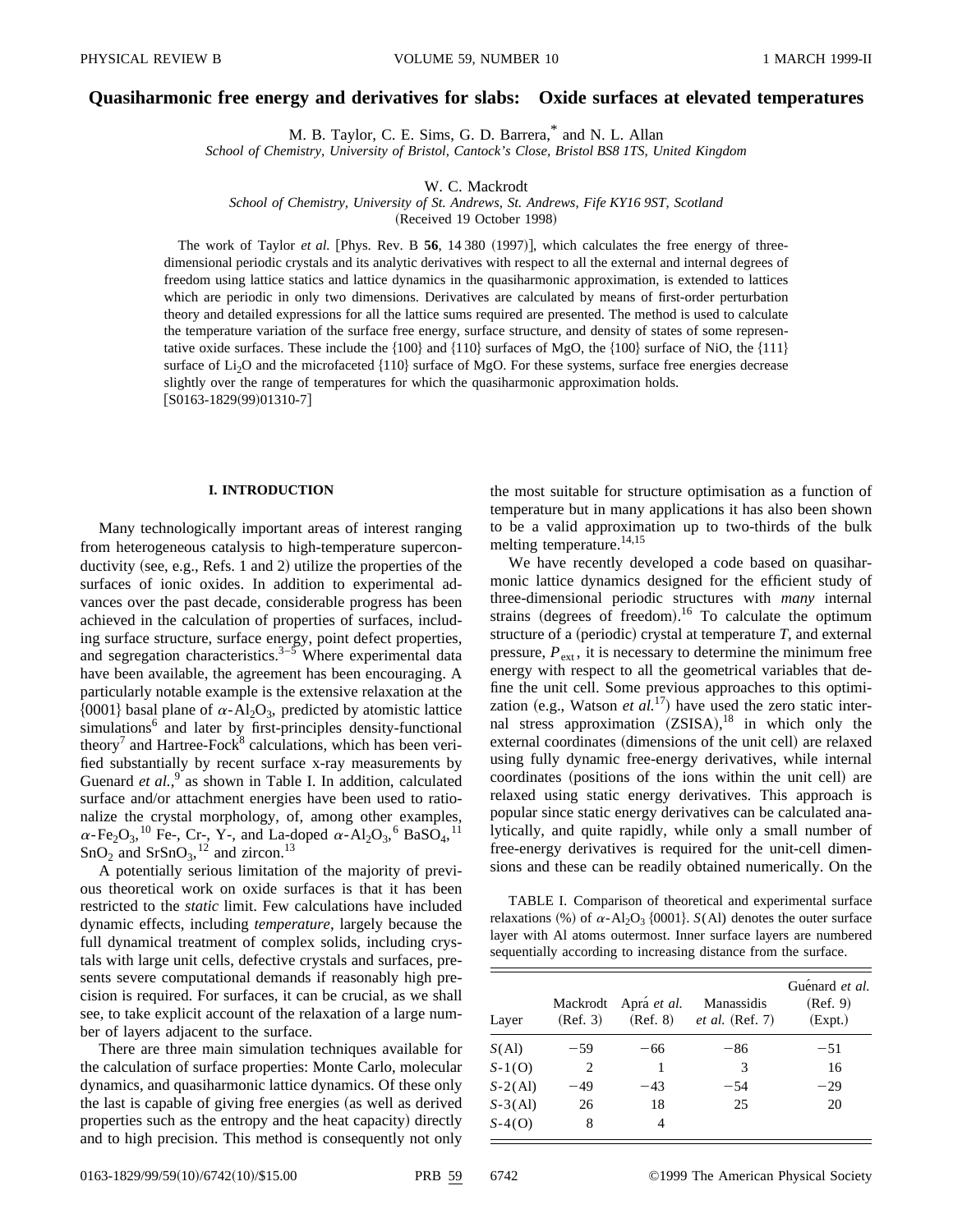other hand, even for unit cells of moderate size, numerical differentiation of the free energy with respect to all the internal coordinates is normally prohibitively expensive. Our code SHELL (Ref. 16) for three-dimensional crystals calculates the full set of free-energy first derivatives analytically<sup>19,20</sup> and a full minimization of the quasiharmonic free energy with respect to all internal and external variables for large unit cells is possible.

Here we extend this previous work to the surfaces of ionic solids by developing the theory for slablike geometries in which the crystal is finite in one direction and infinite in the other two. If the slab is sufficiently thick to provide what is effectively a bulklike region in the interior of the slab, then the two surfaces are essentially noninteracting and, in effect, are free surfaces. We give explicit expressions for the lattice sums required to calculate the slab free energy and its strain derivatives: these are the analogs of the bulk lattice sum expressions presented in Taylor *et al.*<sup>19</sup> Thus our approach is a radical departure from the two-region strategy used by Tasker<sup>21</sup> and Gay and Rohl,<sup>13</sup> in which the positions (and polarizations) of the ions in the vicinity of the surface *only* are relaxed explicitly by minimizing the *internal* energy of the system, while the remainder are constrained to their bulk lattice positions. In the corresponding ZSISA approximation for slablike geometries, lattice relaxation perpendicular to the surface, which in most cases is the predominant relaxation from the bulk structure, comprises the internal strains and is thus calculated from the internal energy and not the free energy of the system. As we show later, this approximation is very poor for surfaces.

This is a report of surface free energies based on a complete minimization of the free energy. Previously, Mulheran and co-workers have used a localized Einstein-like approximation for the phonon spectrum to estimate the temperature dependence of surface energies.<sup>22–24</sup> Molecular-dynamics simulations have been used to study the  ${001}$  surface of KCl  $(Ref. 25)$  and NiO.<sup>26</sup> Here we report calculations for the  ${001}$  and  ${110}$  surfaces of MgO, for the  ${001}$  surface of NiO (for comparison with Mulheran<sup>24</sup>), and the  ${111}$  surface of Li<sub>2</sub>O. The  $\{001\}$  and  $\{110\}$  surfaces of MgO and NiO are type I, according to the Tasker classification;<sup>27</sup> the surface layers are neutral and contain all component ions in their stoichiometric ratio. The  $\{111\}$  surface of Li<sub>2</sub>O is type II,<sup>27</sup> since the surface is comprised of only one type of ion even though there is no dipole moment perpendicular to the surface. We have also evaluated the temperature dependence of the microfaceted  $\{110\}$  surface of MgO, which, in the static limit, has been studied by Watson *et al.*<sup>28</sup>

At present our approach to temperature effects can use two and three-body potentials, and the calculations reported here are all based on simple two-body potentials. As Table I illustrates for  $\alpha$ -Al<sub>2</sub>O<sub>3</sub>, there is remarkably good agreement between results, subsequently confirmed by experiment, obtained using two-body potentials and those from *ab initio* calculations in the static limit; this suggests that potentials of this type can be used to describe dynamics properties of the kind reported here.

#### **II. THEORY**

#### **A. Slab structure and strain coordinates**

Slab structures can be defined in terms of two lattice vectors  $\mathbf{a}_1$  and  $\mathbf{a}_2$ . The corresponding reciprocal lattice vectors,  **and**  $**b**<sub>2</sub>$ **, are given by** 

$$
\mathbf{b}_1 = \frac{2\,\pi}{A^2} \mathbf{a}_2 \times (\mathbf{a}_1 \times \mathbf{a}_2),\tag{1}
$$

$$
\mathbf{b}_2 = \frac{2\,\pi}{A^2} \mathbf{a}_1 \times (\mathbf{a}_2 \times \mathbf{a}_1),\tag{2}
$$

where *A* is the area of the unit cell  $(=|\mathbf{a}_1 \times \mathbf{a}_2|)$ .

Much of the development of this section derives from that in Taylor *et al.*,<sup>19</sup> the equations of which are referred to as (Tn). The particles which comprise the slab, which in a shell model<sup>29</sup> may be cores or shells, have Cartesian coordinates,  $r_{i\mathbf{x}}^{\alpha}$ , given by

$$
r_{ix}^{\alpha} = \sum_{\gamma} (\delta_{\alpha\gamma} + e^{\alpha\gamma})(x^{\gamma} + \rho_i^{\gamma}), \qquad (3)
$$

where Greek subscripts and superscripts are indices *x, y* or *z* labeling Cartesian axes oriented such that the surface lattice vectors lie in the *xy* plane.<sup>30</sup> **x** is a surface lattice vector, *i*  $=1,...,n$  is an index that labels a specific particle within a unit cell, and  $\delta_{\alpha\beta}$  is the Kronecker delta. Components of the tensor  $e^{\alpha\beta}$  determine both the orientation and the macroscopic state of the strain. The vector components  $\rho_i^{\gamma}$  are internal coordinates determining the positions of particles within a unit cell of the slab. Since we work always at constant surface area we need only derivatives of the free energy with respect to the  $\rho_i^{\gamma}$  (cf. Taylor *et al.*<sup>19</sup> where, for the threedimensional case, derivatives with respect to the  $e^{\alpha\beta}$  are given). In some applications symmetry reduces the number of independent coordinates and it is possible to define a set of "symmetric internal coordinates"  $w_m$  [Eq. (T4)] that allow a description of the structure with a reduced number of variables. In general, the geometry can be characterized by, and the free energy differentiated with respect to an  $N<sub>\mathcal{E}</sub>$ -element vector of generalized coordinates  $\mathcal{E}<sub>A</sub>$ . Here the  $\mathcal{E}_A$  may comprise the  $\rho_i^{\gamma}$  or the  $w_m$ .

In order to optimize the structure of the slab, i.e., to find the most stable state under a given set of thermodynamic constraints, it is necessary to minimize the appropriate thermodynamic potential with respect to the  $N<sub>\mathcal{E}</sub>$  structure parameters  $\mathcal{E}_A$ . Since we are here interested solely in surfaces at zero pressure, the appropriate potential is the Helmholtz energy *F*.

#### **B. Free-energy evaluation and strain derivatives**

In the quasiharmonic approximation it is assumed that the Helmholtz energy at temperature *T* can be written as the sum of static and vibrational contributions,

$$
F(\mathcal{E}, T) = \Phi_{\text{stat}}(\mathcal{E}) + F_{\text{vib}}(\mathcal{E}, T). \tag{4}
$$

 $\Phi_{stat}$  is the potential energy of the static lattice in a given state of strain  $\mathcal{E}$ , and  $F_{vib}$  is the sum of harmonic vibrational contributions from all the normal modes. For a periodic structure, the frequencies  $v_i(\mathbf{q})$  of modes with wave vector **q** are obtained by diagonalization of the dynamical matrix  $D(q)$  in the usual way (e.g., Wallace<sup>32</sup>).  $F_{vib}$  is given by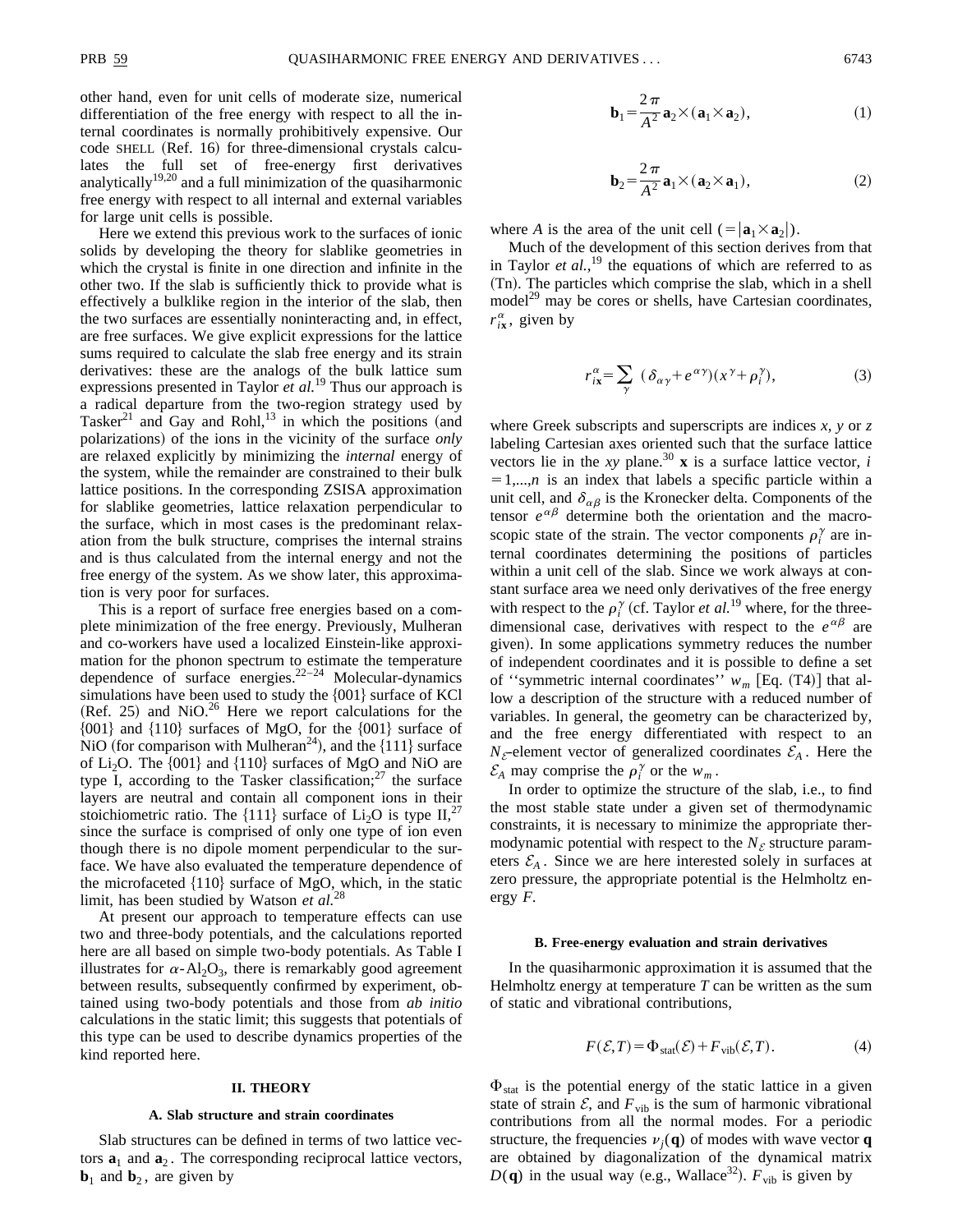$$
F_{\text{vib}} = \sum_{\mathbf{q},j} \left\{ \frac{1}{2} h \nu_j(\mathbf{q}) + k_B T \ln[1 - \exp(-h \nu_j(\mathbf{q})/k_B T)] \right\},\tag{5}
$$

and the associated vibrational entropy, *S*, and internal energy  $U_{\text{vib}}$  by

$$
S = \sum_{\mathbf{q},j} \left\{ \frac{(h\nu_j(\mathbf{q})/T)}{\exp(h\nu_j(\mathbf{q})/k_B T) - 1} - k \ln\left[1 - \exp(-h\nu_j(\mathbf{q})/k_B T)\right] \right\}
$$
(6)

$$
U_{\text{vib}} = \sum_{\mathbf{q},j} \left\{ \frac{1}{2} h \nu_j(\mathbf{q}) + \frac{h \nu_j(\mathbf{q})}{\exp(h \nu_j(\mathbf{q})/k_B T) - 1} \right\},\qquad(7)
$$

in which the first term in the expressions for  $F_{\text{vib}}$  and  $U_{\text{vib}}$  is the zero-point energy. For a macroscopic crystal the sum over **q** becomes an integral over a cell in reciprocal space, which can be evaluated by taking successively finer uniform grids until convergence is achieved. Since the reciprocal space is now two-dimensional the Brillouin zone requires a two-dimensional mesh of wave vectors—it is straightforward to implement the two-dimensional analog<sup>31</sup> of one of the usual meshes.

There are now two ways to continue. The minimization of *F* and subsequent thermodynamic manipulation can of course be carried out by brute force, from numerical values of  $F$  obtained using Eq.  $(5)$ . However, for the type of surfaces we wish to examine here and elsewhere, the corresponding slabs are characterized by large numbers of internal strains so that it is much more efficient to use analytic expressions for the derivatives of *F* with respect to strain. The strain derivatives are given by

$$
\left(\frac{\partial F_{\text{vib}}}{\partial \mathcal{E}_A}\right)_{\mathcal{E}',T} = \sum_{\mathbf{q},j} \left\{ \frac{h}{2\nu_j(\mathbf{q})} \left( \frac{1}{2} + \frac{1}{\exp(h\nu_j(\mathbf{q})/k_B T) - 1} \right) \times \left( \frac{\partial \nu_j^2(\mathbf{q})}{\partial \mathcal{E}_A} \right)_{\mathcal{E}'} \right\},
$$
\n(8)

where the subscript  $\mathcal{E}'$  denotes that all the  $\mathcal{E}$  are kept constant except for the differentiation variable. We thus require derivatives of the frequencies. In our code<sup>16</sup> the derivatives  $[\partial \nu_j^2(\mathbf{q})/\partial \mathcal{E}_A]_{\mathcal{E}'}$  are obtained from the analytic expressions for the derivatives  $[\partial D(q)/\partial \mathcal{E}_A]_{\mathcal{E}}$  by first-order perturbation theory.19,32 A crucial point here is that for obtaining derivatives the perturbation is infinitesimal and the procedure exact. In addition, for thermodynamic properties no special consideration needs to be given to degeneracies in first-order perturbation theory, since the trace of  $\left[\frac{\partial D(\mathbf{q})}{\partial \mathcal{E}_A}\right]_{\mathcal{E}'}$  is invariant for any complete normal set of eigenvectors of *D*.

To obtain the equilibrium structure a variable metric method<sup>33</sup> is used to minimize *F* with respect to the  $\mathcal{E}_A$ . In the initial configuration the *static* energy Hessian,  $(\partial^2 \Phi_{\text{stat}} / \partial \mathcal{E}_A \partial \mathcal{E}_B)$ , which is a good approximation to  $(\partial^2 F/\partial \mathcal{E}_A \partial \mathcal{E}_B)$ , is calculated from its analytic expression, and its inverse together with the  $(\partial F/\partial \mathcal{E}_A)$  is used to obtain an improved configuration. In subsequent iterations the  $(\partial F/\partial \mathcal{E}_A)$  are calculated in the configurations and the inverse Hessian updated by the Brogden-Fletcher-Goldfarb-Shanno formula.34 An optimization therefore requires one static Hessian calculation, and a small number of dynamic gradient calculations. We have found this to be much more efficient than methods involving repeated evaluation of the Hessian, or frequent line minimizations or in which the derivatives are determined numerically. For more details, discussion of scaling aspects and examples, see Ref. 16.

#### **C. Lattice sums for short-range potentials**

The same approach may be followed as in the threedimensional analog with no special treatment for slab geometries. The expressions required for general short-range two and three-body potentials are given by Taylor *et al.*<sup>19,20</sup>

### **D. Lattice sums for Coulomb interactions**

The two-dimensional Ewald summation has a different form from that in three-dimensions. We start from the result $35-37$  for a slab periodic in two-dimensions but aperiodic in the third:

$$
\sum_{\mathbf{x}} \frac{e^{i\mathbf{q}\cdot\mathbf{x}}}{r_{\mathbf{x}}} (1 - \delta'_{ij\mathbf{x}}) = \sum_{\mathbf{x}} e^{i\mathbf{q}\cdot\mathbf{x}} X^{0}(r_{\mathbf{x}}) + \sum_{\mathbf{k}}' e^{-i\mathbf{q}_{\mathbf{k}}\cdot\mathbf{r}} Q(q_{\mathbf{k}}, r^{z})
$$

$$
- \delta_{\mathbf{q}0} R(r^{z}), \qquad (9)
$$

where

$$
R(r^z) = \frac{2\pi}{A} \left[ \frac{1}{\eta\sqrt{\pi}} \exp(-(\eta r^z)^2) + r^z \operatorname{erf}(\eta r^z) \right], \quad (10)
$$

$$
Q(k, r^z) = \frac{\pi}{Ak} \left[ \exp(kr^z) \operatorname{erfc}\left(\frac{k}{2\eta} + \eta r^z\right) \right]
$$

$$
+\exp(-kr^z)\operatorname{erfc}\left(\frac{k}{2\,\eta}-\eta r^z\right)\bigg].\qquad(11)
$$

Equation  $(11)$  may be compared with its threedimensional equivalent  $(T101)$ . The two share the same notation.  $\delta'_{i\textbf{i}x}$  is zero unless either (a)  $\mathbf{x} = 0$  and  $i = j$  or (b) **x**  $=0$  and *i* and *j* are shell and core of the same ion. In a rigid-ion system, only case (a) arises. The factor  $(1 - \delta'_{ijk})$ therefore properly eliminates the Coulombic interaction of an ion with itself. The **x** summation is over all surface lattice vectors and the **k** summation over all reciprocal-lattice vectors omitting  $q = k = 0$  (as indicated by the prime).  $\eta$  is an arbitrary parameter, which can be chosen so that good accuracy is achieved when both sums are truncated after a small number of terms going out from their respective origins.  $\eta$  $=\sqrt{\pi}A^{-1/2}$  is a reasonable choice. Additional quantities, also used in Ref. 19 are

$$
\mathbf{r} = \mathbf{r}_{ij},\tag{12}
$$

$$
\mathbf{r_x} = \mathbf{r} + \mathbf{x},\tag{13}
$$

$$
\mathbf{q}_{\mathbf{k}} = \mathbf{q} + \mathbf{k},\tag{14}
$$

$$
\delta_{\mathbf{q}0} = \begin{cases} 1, & \mathbf{q} = 0 \\ 0, & \text{otherwise,} \end{cases}
$$
 (15)

$$
X^{0}(r_{x}) = \frac{\text{erfc}(\eta r_{x}) - \delta'_{ijx}}{r_{x}}.
$$
 (16)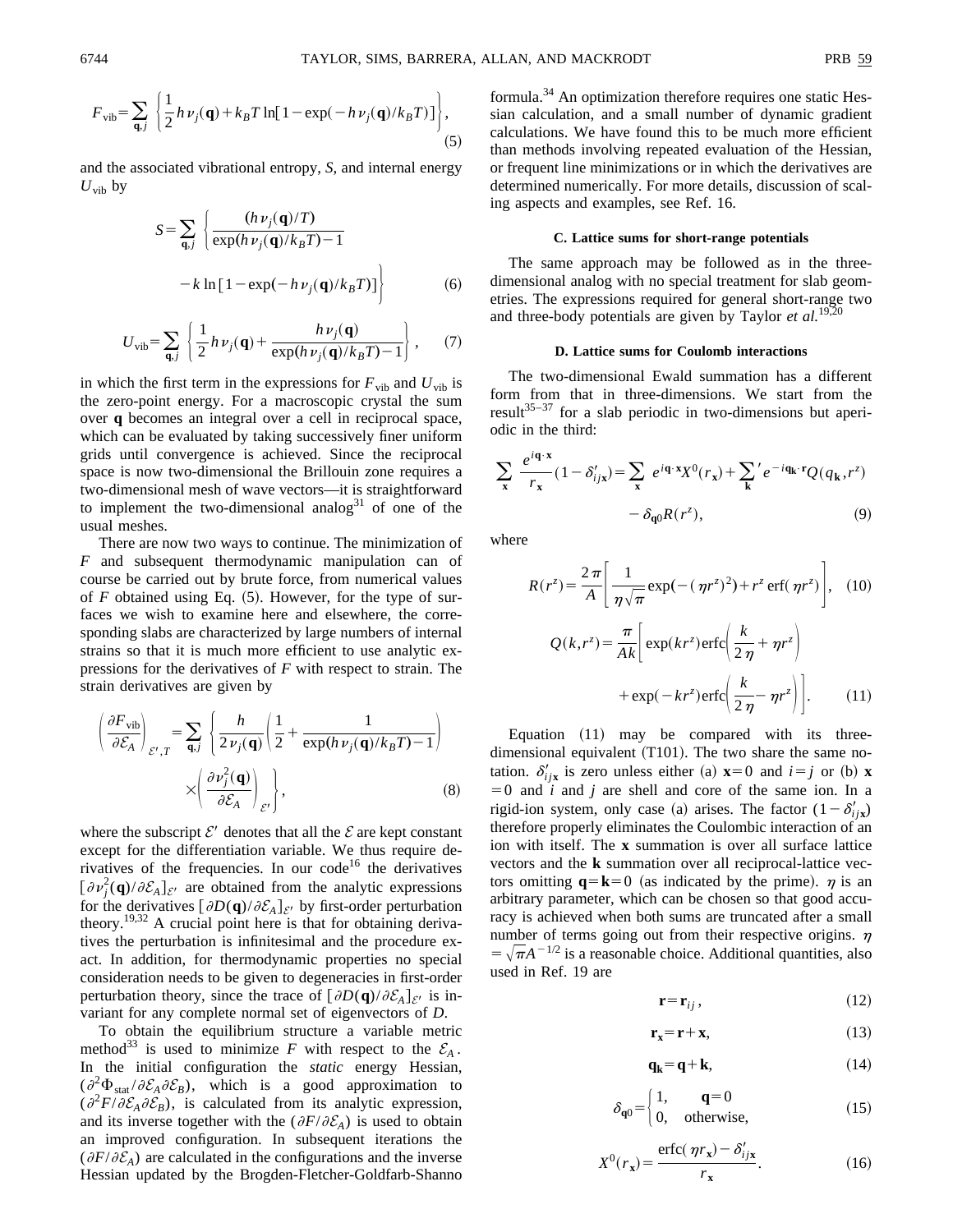The same approach can then be used as in Ref. 19. It is possible [Eqs.  $(T70)$ – $(T78)$ ] to construct the energy, dynamical matrix and the required internal coordinate derivatives in terms of two sets of matrices, **S** and **T**:

$$
\Phi_{\text{stat}} = \frac{1}{2} \sum_{ij} S_{ij}, \qquad (17)
$$

$$
\left(\frac{\partial \Phi_{\text{stat}}}{\partial \rho_k^{\alpha}}\right) = \sum_i (1 - \delta_{ik}) S_{ik}^{\alpha}, \qquad (18)
$$

$$
\left(\frac{\partial^2 \Phi_{\text{stat}}}{\partial \rho_k^{\alpha} \partial \rho_l^{\beta}}\right) = \delta_{kl} \sum_i (1 - \delta_{ik}) S_{ik}^{\alpha \beta} - (1 - \delta_{kl}) S_{kl}^{\alpha \beta}, (19)
$$

$$
B_{ij}^{\alpha\beta}(\mathbf{q}) = \delta_{ij} \sum_{k} T_{ik}^{\alpha\beta}(0) - T_{ij}^{\alpha\beta}(\mathbf{q}), \qquad (20)
$$

$$
\left(\frac{\partial B_{ij}^{\alpha\beta}(\mathbf{q})}{\partial \rho_k^{\gamma}}\right) = \delta_{ik}\delta_{jk}\sum_l T_{lk}^{\alpha\beta\gamma}(0) + \delta_{ij}T_{ik}^{\alpha\beta\gamma}(0) + (\delta_{ik} - \delta_{jk})T_{ij}^{\alpha\beta\gamma}(\mathbf{q}).
$$
\n(21)

The elements of the dynamical matrix  $D_{ij}^{\alpha\beta}(\mathbf{q})$  and its derivatives are related to  $B_{ij}^{\alpha\beta}(\mathbf{q})$  via (T18) and (T34). Derivatives with respect to the symmetric internal coordinates  $w_m$  rather than the  $\rho_i$  can be obtained using Eq. (T4).

Since the real-space part of the slab expression  $[Eq. (9)]$  is the same as that for the three-dimensional equivalent  $[Eq.$  $(T101)$ , the real-space part of all the derivatives will not change from the three-dimensional case [Eqs.  $(T111)$ ,  $(T112)$ ,  $(T114)$ ,  $(T117)$ ,  $(T118)$ . We concern ourselves here therefore only with the reciprocal space parts.

We define a set of functions

$$
R^{*\alpha}(r^z) = \frac{\partial}{\partial r^\alpha} R^*(r^z),\tag{22}
$$

$$
Q^{*\alpha}(k,r^z) = \frac{\partial}{\partial r^\alpha} Q^*(k,r^z),\tag{23}
$$

where in these equations the superscript  $(*)$  indicates any sequence of zero or more indices  $x, y, z$  (Greek letter superscripts). Then the reciprocal space parts of the relevant expressions for slab geometry can be written

$$
\frac{S_{ij[\text{recip}]}}{Z_{ij}} = \sum_{\mathbf{k}}' \cos(\mathbf{k} \cdot \mathbf{r}) Q(k, r^z) - R(r^z), \tag{24}
$$

$$
\frac{S_{ij[\text{recip}]}^{\alpha}}{Z_{ij}} = \sum_{\mathbf{k}}' [\cos(\mathbf{k} \cdot \mathbf{r}) Q^{\alpha}(k, r^z) - \sin(\mathbf{k} \cdot \mathbf{r}) k^{\alpha} Q(k, r^z)] - R^{\alpha}(r^z),
$$
\n(25)

$$
S_{ij\text{[recip]}}^{\alpha\beta} = \sum_{\mathbf{k}}' \{ \cos(\mathbf{k} \cdot \mathbf{r}) [\mathcal{Q}^{\alpha\beta}(k, r^z) - k^{\alpha} k^{\beta} \mathcal{Q}(k, r^z) ] - \sin(\mathbf{k} \cdot \mathbf{r}) [k^{\alpha} \mathcal{Q}^{\beta}(k, r^z) + k^{\beta} \mathcal{Q}^{\alpha}(k, r^z) ] \} - R^{\alpha\beta}(r^z), \tag{26}
$$

$$
\frac{T_{ij[\text{recip}]}^{\alpha\beta}(\mathbf{q})}{Z_{ij}} = \sum_{\mathbf{k}}' e^{-i\mathbf{q}_{\mathbf{k}} \cdot \mathbf{r}} [Q^{\alpha\beta}(q_{\mathbf{k}}, r^z) - q_{\mathbf{k}}^{\alpha} q_{\mathbf{k}}^{\beta} Q(q_{\mathbf{k}}, r^z)
$$

$$
-i q_{\mathbf{k}}^{\alpha} Q^{\beta}(q_{\mathbf{k}}, r^z) - i q_{\mathbf{k}}^{\beta} Q^{\alpha}(q_{\mathbf{k}}, r^z)]
$$

$$
- \delta_{\mathbf{q}0} R^{\alpha\beta}(r^z), \qquad (27)
$$

$$
\frac{T_{ij}^{\alpha\beta\gamma}}{Z_{ij}} = \sum_{\mathbf{k}}' e^{-i\mathbf{q}_{\mathbf{k}} \cdot \mathbf{r}} [Q^{\alpha\beta\gamma}(q_{\mathbf{k}}, r^z) - q_{\mathbf{k}}^{\beta} q_{\mathbf{k}}^{\gamma} Q^{\alpha}(q_{\mathbf{k}}, r^z)
$$

$$
- q_{\mathbf{k}}^{\alpha} q_{\mathbf{k}}^{\gamma} Q^{\beta}(q_{\mathbf{k}}, r^z) - q_{\mathbf{k}}^{\alpha} q_{\mathbf{k}}^{\beta} Q^{\gamma}(q_{\mathbf{k}}, r^z)
$$

$$
- i q_{\mathbf{k}}^{\alpha} Q^{\beta\gamma}(q_{\mathbf{k}}, r^z) - i q_{\mathbf{k}}^{\beta} Q^{\alpha\gamma}(q_{\mathbf{k}}, r^z)
$$

$$
- i q_{\mathbf{k}}^{\gamma} Q^{\alpha\beta}(q_{\mathbf{k}}, r^z) + i q_{\mathbf{k}}^{\alpha} q_{\mathbf{k}}^{\beta} q_{\mathbf{k}}^{\gamma} Q(q_{\mathbf{k}}, r^z)]
$$

$$
- \delta_{\mathbf{q}0} R^{\alpha\beta\gamma}(r^z), \qquad (28)
$$

where  $Z_{ij}$  is the Coulomb factor

$$
Z_{ij} = \frac{z_i z_j}{4 \pi \varepsilon_0},\tag{29}
$$

and  $z_i$  is the charge on particle *i*. The forms of the  $R^*(r^z)$ and  $Q^*(k, r^z)$  functions are determined by repeated application of Eqs.  $(22)$  and  $(23)$  to Eqs.  $(10)$  and  $(11)$ . By observation, if any of the indices  $\alpha$  represented by the superscript  $(*)$  is not equal to *z*, then the corresponding function will be zero.

The nonzero *R* functions are given by

$$
R^{z}(r^{z}) = \frac{2\pi}{A} \operatorname{erf}(\eta r^{z}), \qquad (30)
$$

$$
R^{zz}(r^z) = \frac{4\sqrt{\pi}\,\eta}{A} \exp(-(\eta r^z)^2),\tag{31}
$$

$$
R^{zzz}(r^z) = \frac{-8\sqrt{\pi}\,\eta^3}{A} \exp(-( \,\eta r^z)^2). \tag{32}
$$

The *Q* functions are somewhat more lengthy and most easily expressed in terms of intermediate functions. Defining

$$
F(k, r^z) = \exp(kr^z)\operatorname{erfc}\left(\frac{k}{2\,\eta} + \eta r^z\right),\tag{33}
$$

$$
E(k, r^{z}) = \pi^{-1/2} \exp\left[-\left(\frac{k}{2\,\eta}\right)^{2} - (\,\eta r^{z})^{2}\right],\tag{34}
$$

$$
P(k,r^{z}) = \frac{\pi}{A} [F(k,r^{z}) + F(k,-r^{z})],
$$
 (35)

$$
M(k, r^z) = \frac{\pi}{A} [F(k, r^z) - F(k, -r^z)],
$$
 (36)

$$
G(k,r^{z}) = \frac{\pi}{A} [E(k,r^{z}) + E(k,-r^{z})] = \frac{2\pi}{A} E(k,r^{z}),
$$
\n(37)

which lead to the relations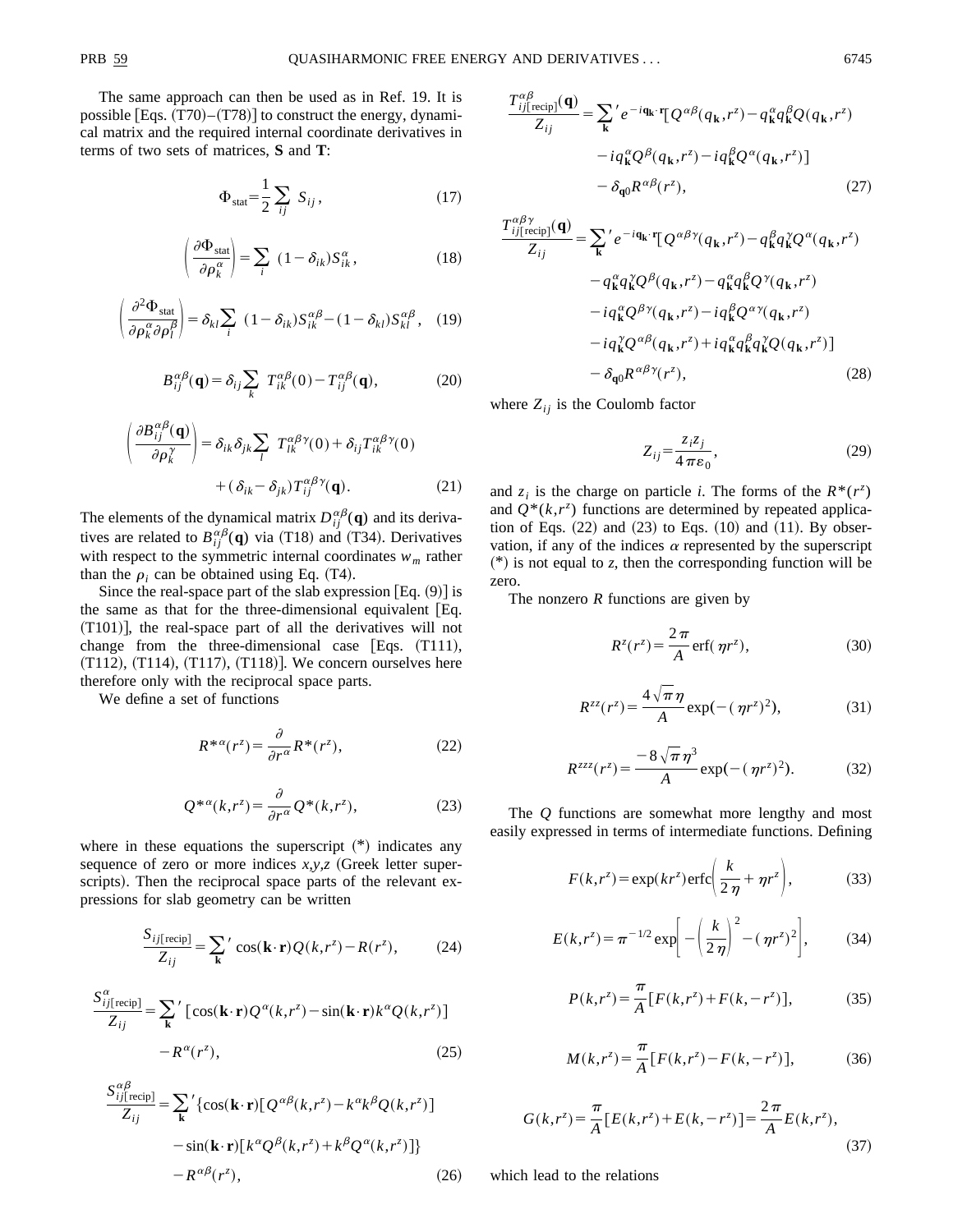

FIG. 1. Variation of the MgO  $\{100\}$  surface free energy with slab thickness.

$$
\frac{\partial}{\partial r^z} P(k, r^z) = k M(k, r^z),\tag{38}
$$

$$
\frac{\partial}{\partial r^z}M(k,r^z) = kP(k,r^z) - 2\,\eta G(k,r^z),\tag{39}
$$

$$
\frac{\partial}{\partial r^z} G(k, r^z) = -2 \eta^2 r^z G(k, r^z). \tag{40}
$$

It is then straightforward to derive the following expressions for the nonzero *Q* functions:

$$
Q(k, r^z) = P(k, r^z)k^{-1},
$$
\n(41)

$$
Q^{z}(k,r^{z}) = M(k,r^{z}), \qquad (42)
$$

$$
Q^{zz}(k,r^z) = P(k,r^z)k - G(k,r^z)2\eta,
$$
 (43)

$$
Q^{zzz}(k,r^z) = M(k,r^z)k^2 + G(k,r^z)4\,\eta^3r^z. \tag{44}
$$

In calculating lattice sums for large numbers of atoms, both computational efficiency and economy of storage must be considered. With our approach it is not necessary to store the whole set of derivatives of the dynamical matrix simultaneously. Instead, the matrices **S** and **T** are calculated once for each wave vector and the required derivatives constructed from these and used one at a time.

## **III. SURFACE FREE ENERGIES**

#### **A. MgO**

We start with the  $\{100\}$  and  $\{110\}$  surfaces of MgO (both Type I) and use the interatomic potentials of Stoneham and Sangster.<sup>38</sup> Irregularities such as ledges, kinks, steps, and electronic defects, present on real surfaces, are ignored. Figure 1 shows the dynamically relaxed  $\{100\}$  surface free energy as a function of slab thickness, which indicates that approximately ten layers are required for convergence to  $0.001$  J m<sup>-2</sup>. This is more than twice the number of layers (4) required to converge the static energy. Figure 2 shows the calculated temperature dependence of the  $\{100\}$  and  $\{110\}$ surface free energies, based on slabs containing 12 layers. The inclusion of the zero-point energy contribution reduces the surface energy at 0 K, from 1.180 to 1.179  $\text{J m}^{-2}$ . The \$100% surface energy decreases slightly with temperature  $(Fig. 2)$ , less markedly than as predicted for the  $\{100\}$  surface of NiO by Mulheran.<sup>2</sup>



FIG. 2. Calculated temperature variation of the free energy of the  $\{100\}$  and  $\{110\}$  surfaces of MgO.

The importance of using a sufficient number of **q** vectors to achieve convergence is illustrated by the plots in Fig. 3. Too small a number of **q** vectors leads in general to a much smaller decrease of surface free energy with temperature than is shown by the converged values. We find it is crucial to take adequate account of long-wavelength modes by using a grid of sufficient size in the reciprocal-space summation. Equivalently, as indicated by preliminary calculations,  $39 \text{ in}$ any molecular-dynamics simulation the cell size must be sufficient to permit such motions. Similarly, Oliver *et al.*<sup>26</sup> suggest the  $\{100\}$  surface energy of NiO increases with temperature from 0 K to the melting point, which is not in agreement with our results, and is likely to be an artifact due to the small number of atoms used in their molecular-dynamics calculations.

In contrast to the  $\{100\}$  surface at 0 K, the inclusion of the zero-point contribution increases the  ${110}$  surface energy from a static value of 1.18 to 1.20  $\text{J m}^{-2}$ . The {110} surface also shows a rather more marked decrease with temperature than the  $\{001\}$  surface, as is clear from Fig. 2. For this surface, the quasiharmonic approximation breaks down at  $\approx$ 1600 K with the appearance of imaginary frequencies. The corresponding temperatures at which imaginary frequencies appear for the bulk and the  $\{001\}$  surface are  $\approx$  2900 and  $\approx$  2600 K, respectively, which indicates that the quasiharmonic approximation fails at somewhat lower temperatures for the surfaces than for the bulk due to the presence of some



FIG. 3. Variation of the MgO  ${100}$  surface free energy with number of **q** vectors used in the reciprocal sum summations.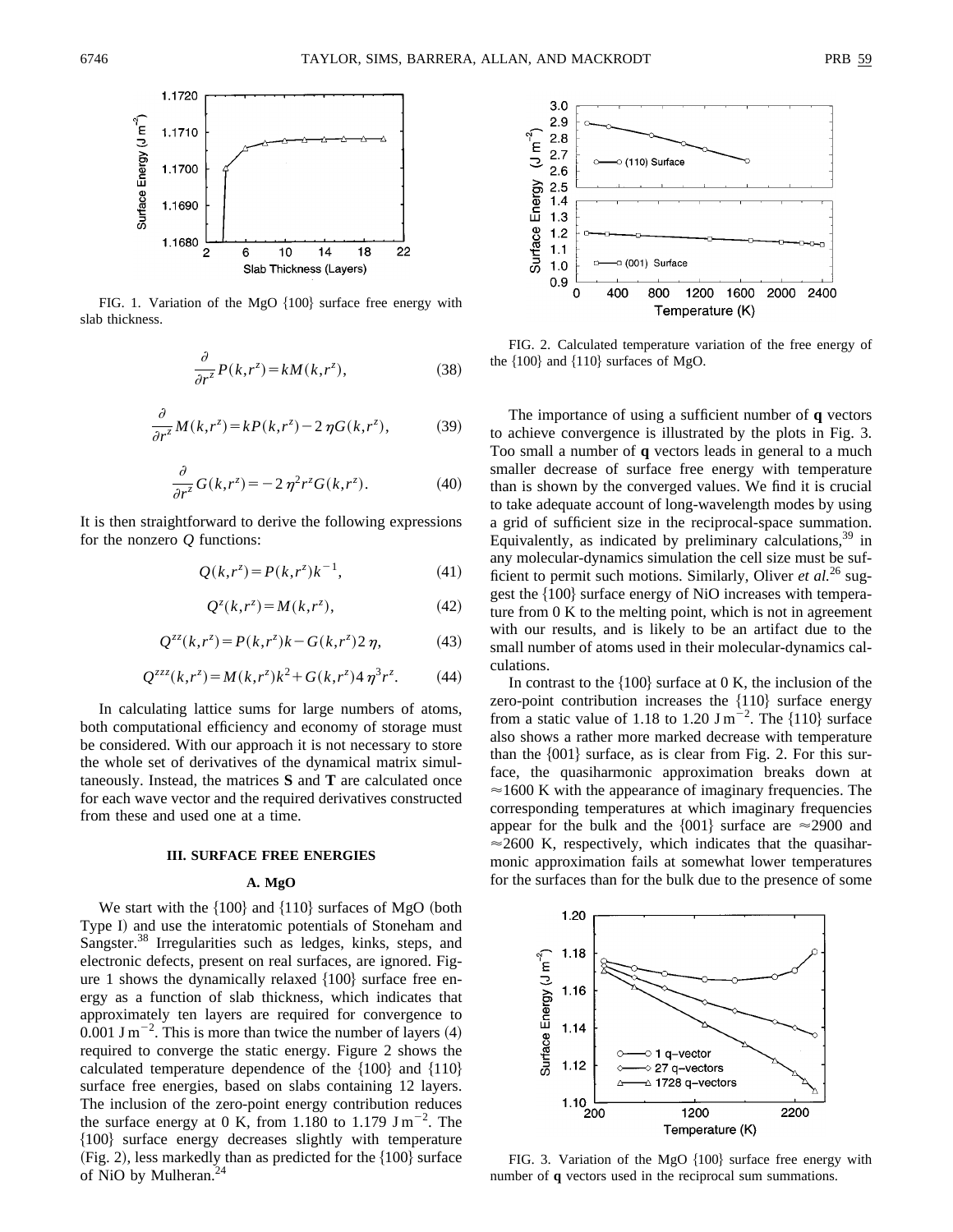

FIG. 4. Calculated bulk, surface and excess (surface minus bulk) densities of states at 700 K for the  $\{100\}$  and  $\{110\}$  surfaces of MgO.

modes with large amplitudes of vibration. It is tempting to suggest from this that surface melting occurs at temperatures below that of the bulk, which for MgO is  $\approx 3100$  K. Bulk and surface vibrational density of states  $(DOS)$  at 700 K for both  $\{100\}$  and  $\{110\}$  surfaces are shown in Fig. 4, the surface plots show a generalized Rayleigh mode at frequencies  $<$  5 THz. Also plotted in Fig. 4 are the excess DOS (surface minus bulk) which is responsible for the dynamic contribution to the surface free energies. For both surfaces these show decreases in intensity of bulk modes in the range 10–14 THz. There are several surface-localized modes. Up to  $\approx$  18 THz the excess DOS for the {100} surface is in good agreement with the experimental measurements of  $Rieder<sup>40</sup>$ close to 800 K. The calculated excess DOS does not show the peak reported above 18 THz. Our calculations do not support an earlier suggestion $41$  that surface relaxation at elevated temperature is responsible for this feature.

Figure 5 shows the temperature variation of the various entropic, vibrational, and internal energy contributions to the dynamically relaxed  $\{100\}$  surface free energy. First, note that the vibrational internal energy and zero-point contributions are both very small and nearly equal. At high temperatures, in the classical limit, the vibrational internal energy contributes equally to both slab and bulk so that the net effect on the surface free energy is zero. As for the zeropoint energy, each vibrational mode contributes  $(h\nu/2)$  and so *all* frequencies contribute to the small negative difference in zero-point energy between surface and bulk. At low temperatures, only low-frequency modes are thermally excited



FIG. 5. Temperature variation of the surface entropy and internal energy contributions to the  $\{100\}$  surface free energy of MgO.

so contributing to the entropy and hence the thermal expansion; the excess (surface minus bulk) entropy is positive. At nonzero temperatures, the entropy term,  $-TS$ , dominates the excess static energy and total internal energy both of which increase with temperature, unlike the surface free energy. For all the surfaces studied here, the coordination numbers of the surface ions, though smaller than in the bulk, are still relatively high, so that the (positive) expansion of the surface interlayer spacing is governed, as is that of the bulk, by the ''bond-stretching'' effect,<sup>42</sup> in which the asymmetry of the form of the interionic potential leads to an increase of the mean interatomic distance with increasing amplitude of vibrations. It will be particularly interesting in future work to study surfaces where the structure is more open and the coordination numbers much lower. In such cases where the vibration includes components of perpendicular motion relative to a bond, a "tension effect"<sup>, 42</sup> may dominate, leading to a thermal contraction of the surface layers.

We have also studied one example of nonplanar surfaces—the  $(a/\sqrt{2})/2$  and  $a\sqrt{2}$  microfaceted  $\{110\}$  sur-



FIG. 6. (i) Unfaceted, (ii)  $(a/\sqrt{2})/2$  faceted, and (iii)  $a\sqrt{2}$  microfaceted  ${110}$  surfaces of MgO. Black circles are magnesium; gray, oxide ions.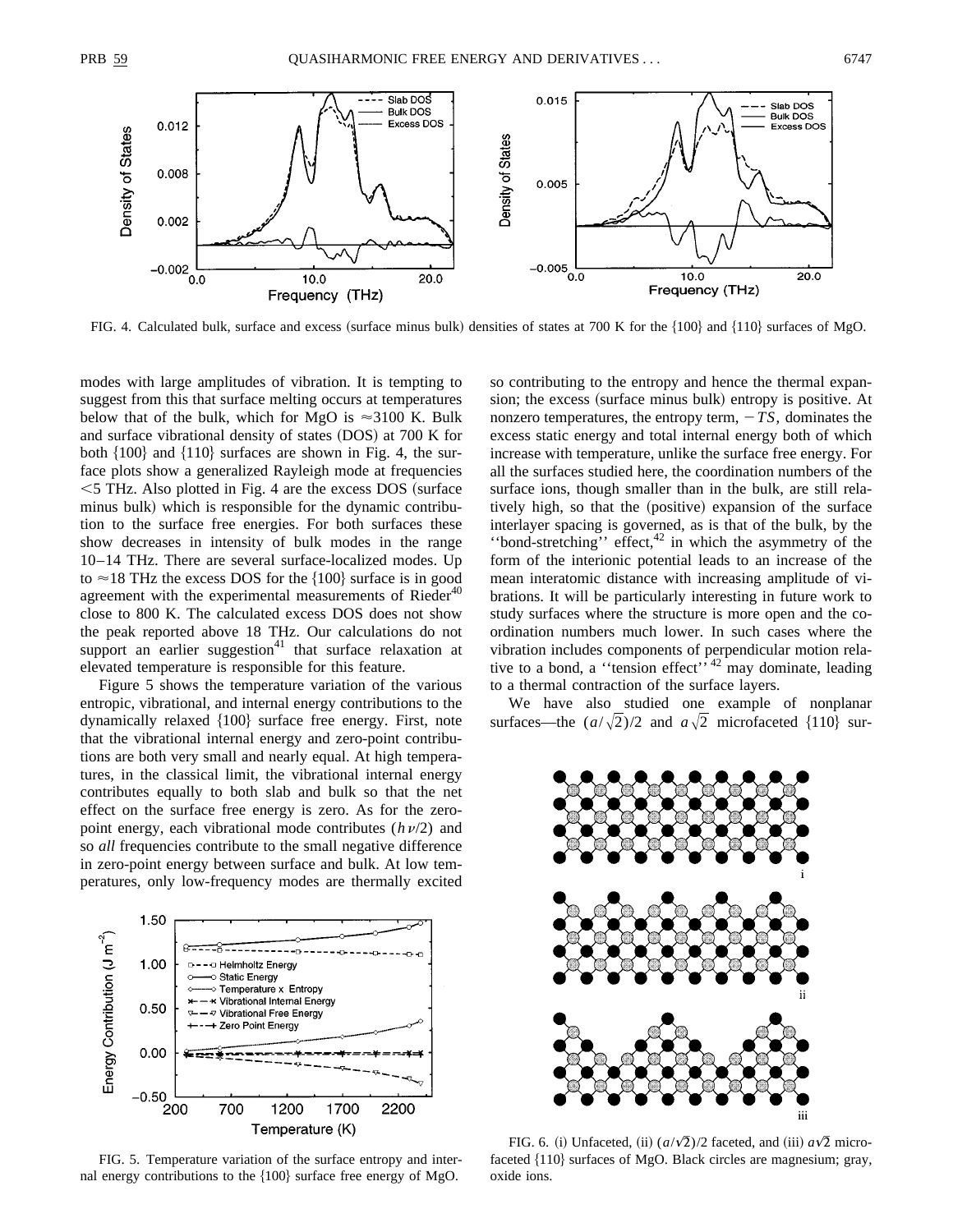

FIG. 7. Temperature variation of the surface energies of the  $(i)$ unfaceted, (ii)  $(a/\sqrt{2})/2$  faceted, and (iii)  $a\sqrt{2}$  microfaceted  $\{110\}$ surfaces of MgO.

faces of MgO, in which rows of cations and anions are removed from the unfaceted surface as shown in Fig. 6. Surfaces of this type have been observed experimentally using low-energy electron diffraction (LEED) and scanning electron microscopy.43 An alternative description of these structures is as a set of stepped  $\{100\}$  surfaces. Figure 7 shows that the temperature variation of the surface free energies is indeed intermediate between those noted earlier for the planar  $\{100\}$  and  $\{110\}$  surfaces. It is clear that as the faceting gets more extensive, more  $\{100\}$  surface is generated, with a consequent lowering of the surface energy and reduced temperature variation, which reflects the differences between the  ${100}$  and  ${110}$  surfaces. Thus our calculations suggest that for relatively simple faceting of this type the introduction of steps at the surface does not appear to lead to features other than those associated with the parent surfaces. One possible explanation for the peak at high frequencies seen in the experimental excess DOS (Ref. 40) for the  $\{100\}$  surface is thus the presence of steps on the surface.

#### **B. NiO**

Here we consider the  ${001}$  surface (type I) of NiO for direct comparison with the results of Mulheran<sup>24</sup> obtained using an Einstein approximation. Irregularities such as ledges, kinks, steps, and electronic defects, present on real



FIG. 8. Calculated temperature variation of the dynamically relaxed and unrelaxed free energy of the  ${100}$  surface of NiO.



FIG. 9. Calculated temperature variation of the positions of the surface ions relative to bulk (expressed as the percentage shift in atomic position from that of the bulk) in the outer three layers for the  ${100}$  surface of NiO, approximated by a slab of 12 layers.

surfaces, are ignored. Like Mulheran<sup>24</sup> we use the wellestablished set of interionic potentials due to Stoneham and Sangster.<sup>44</sup> Figure 8 shows the calculated temperature dependence of the unrelaxed and the fully dynamically relaxed  ${001}$  surface energy of NiO. We find that, for the relaxed surface, at temperatures up to 2500 K 12 layers are sufficient for convergence in the surface energy to  $0.0003$  J m<sup>-2</sup>: a smaller number of layers is required for comparable convergence in the unrelaxed energy. The number of layers for convergence in the static limit is smaller still. At 0 K the fully relaxed dynamic surface energy is 1.19  $\text{J m}^{-2}$  which compares with a value of  $\approx 1.15$  J m<sup>-2</sup> calculated by Mulheran. $24$  Our value of the surface energy in the static limit, 1.18  $\text{J m}^{-2}$ , also compares favorably with that of 1.23  $\text{J m}^{-2}$  from *ab initio* Hartree-Fock calculations.<sup>45</sup> Unlike MgO  $\{100\}$  inclusion of the zero-point energy thus increases the surface energy slightly. As shown in Fig. 8, both the relaxed and unrelaxed  ${001}$  surface energies decrease slightly by  $\approx 0.1$  J m<sup>-2</sup> over the temperature range 0–2000 K, the unrelaxed surface shows a similar variation. The change of the dynamically relaxed surface energy with temperature over this range is approximately one-third of that reported by Mulheran<sup>24</sup> for the same surface, which gives an indication of the limitations of the Einstein approximation. There is no direct experimental data for comparison, but the temperature variation is at least consistent with that noted for rocksalt  $(001)$  surfaces by Benson and Yun.<sup>46</sup>

The positions of the Ni and O ions (cores and shells) in the outermost three layers of a slab containing 12 layers are plotted as a function of temperature in Fig. 9, where all the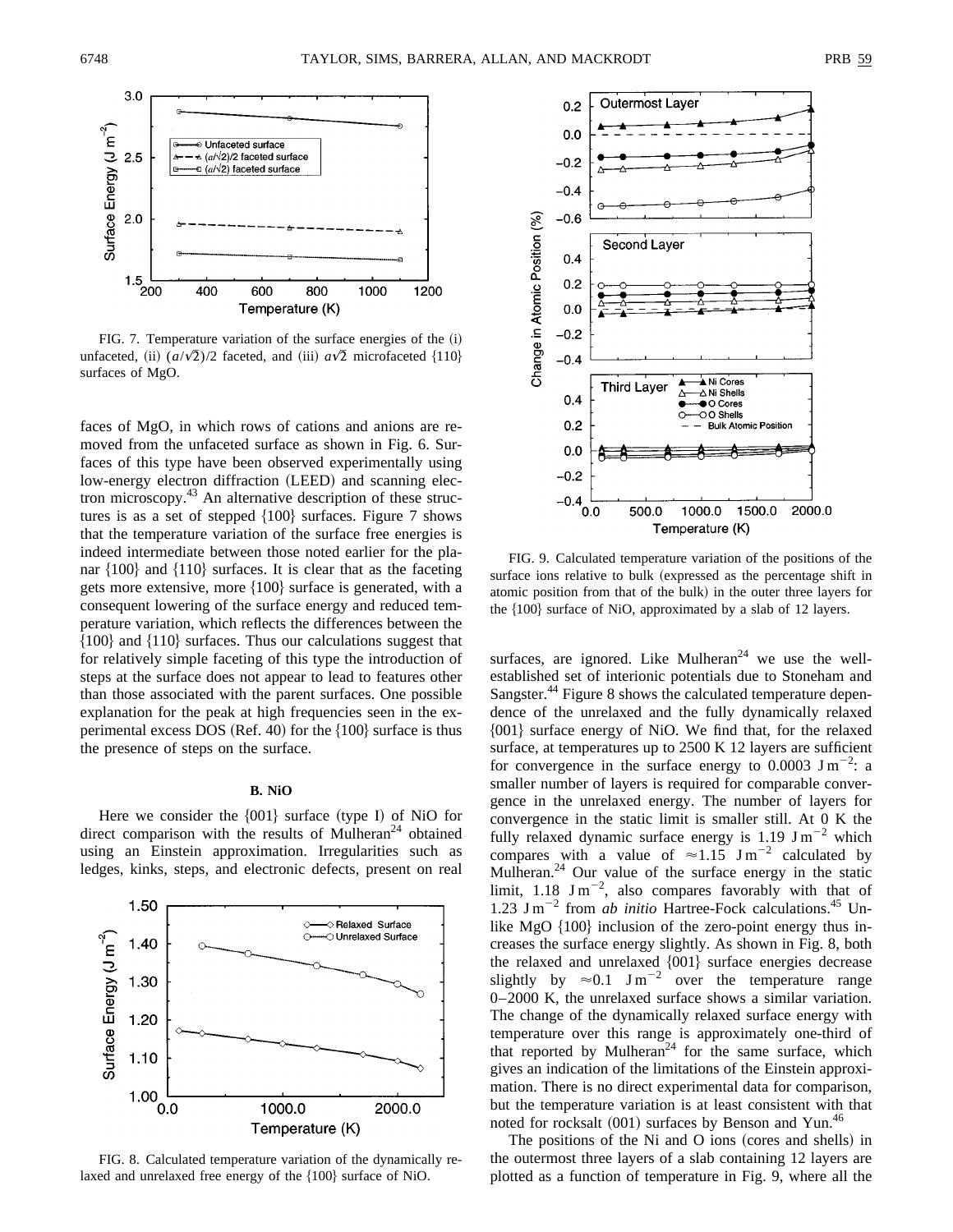

FIG. 10. Calculated temperature variation of the free energy of the  $\{100\}$  surface of NiO, using the ZSISA approximation as described in the text.

positions are relative to that of the middle layer of the slab. The relaxations, which for the two outermost layers result in a decrease in separation from that in the bulk of 0.3%, are qualitatively similar to those noted by Mulheran. $^{24}$  However the temperature variation of the positions of the ions, as with the surface free energies, is smaller than those obtained with the Einstein approximation. The qualitative features of the 0 K surface dilation, which, as expected, decreases away from the surface, are retained at elevated temperature. The rumpling of the second and third layers decreases with temperature. Once again there is good agreement with first-principles Hartree-Fock calculations<sup>45</sup> which have found a contraction of the first interlayer spacing of 0.53%, which supports further our use of two-body potentials in free-energy calculations for ionic systems. Furthermore, we note that the collection of reported theoretical relaxations, both here and elsewhere, are all well within an *upper bound* of  $\sim$ 2% suggested from LEED studies, $47$  which attests to the increasing reliability of theoretical methods in the surface science of ionic oxides.

We now compare our results with those obtained using ZSISA. For application to surfaces where the surface lattice vectors are fixed by the lattice parameters of the corresponding bulk material, ZSISA requires a minimum of the static energy with respect to each internal strain with the other strains and the cell area, *A* held constant, i.e.,

$$
\left(\frac{\partial \Phi_{\text{stat}}}{\partial \mathcal{E}_i}\right)_{A,\mathcal{E}'} = 0 \tag{45}
$$

for all the internal strains. The  $\{001\}$  surface energies calculated using this approximation are shown in Fig. 10 as a function of temperature. The surface energy increases markedly with temperature and so it is clear that for surfaces ZSISA is a much poorer approximation than it is usually for the bulk  $(e.g., Ref. 15)$ . The physical reason is that  $ZSISA$ fails to allow for the expansion between the layers in the slab as the temperature increases.

### **C. Li2O**

Lastly we consider briefly the temperature variation of the  $\{111\}$  surface of Li<sub>2</sub>O which is a type-II surface.<sup>27</sup> The surface plane consists only of  $Li<sup>+</sup>$  ions with an underlying nondipolar stacking sequence of the type

| $-Li^+$  |
|----------|
| $O^{2-}$ |
| $Li^+$   |
| $Li+$    |
| $O^{2-}$ |
| $Li+$    |

We have used the set of interatomic potentials recently derived from periodic Hartree-Fock calculations in Ref. 48. In the static limit, unrelaxed and relaxed surface energies are 0.631 and 0.582 J m<sup>-2</sup>, respectively. These compare with a fully dynamically relaxed value of 0.601 J m<sup>-2</sup> at 0 K; so that, as with the  $\{100\}$  surface of NiO, the inclusion of vibrational terms leads to a slight increase in the surface energy. The dynamically relaxed surface energy at 300 K is 0.580  $\text{J m}^{-2}$ , and 0.579 J m<sup>-2</sup> at 700 K, which is the smallest decrease in surface free energy with temperature of the systems examined in this paper. The onset of imaginary frequencies at the  $\{111\}$  surface of Li<sub>2</sub>O, and consequent breakdown of the quasiharmonic approximation, occurs at 900 K. This is somewhat lower than the temperature  $(\approx 1100 \text{ K})$  where a superionic transition involving the Li ions is predicted for the bulk material<sup>48</sup> using the same set of interionic potentials.

## **IV. DISCUSSION**

This paper has presented a method for the calculation of the fully dynamically relaxed free energies of isolated periodic slabs within the quasiharmonic approximation, based on analytic first derivatives of the free energy and second derivatives of the static energy. We have found this to be considerably more efficient for surface energies than the use of three-dimensional lattices which are constructed to produce an infinite periodic array of slabs separated by vacuum layers.49 Detailed expressions for the lattice sums required for Coulombic interactions are given. We show how the complete set of analytic free-energy derivatives can be used for structural optimization, following which it is straightforward to generate accurately equilibrium quantities such as entropy, free energy, and heat capacity. The major part of the computational effort is usually expended in the optimization problem of the determination of the equilibrium geometry, after which calculation of the required properties is generally rapid.

For the  $\{100\}$  surface of NiO our temperature dependence of the surface energy is markedly smaller than that reported previously by Mulheran,<sup>24</sup> based on a crude approximation to the phonon spectrum. It is a matter of speculation as to whether larger differences would be obtained for more complicated surfaces involving more extensive structural relaxations. The close agreement between our results for NiO  ${100}$  in the static limit and those obtained from firstprinciples Hartree-Fock calculations<sup>45</sup> confirms our choice of interatomic potentials for this study, with further support for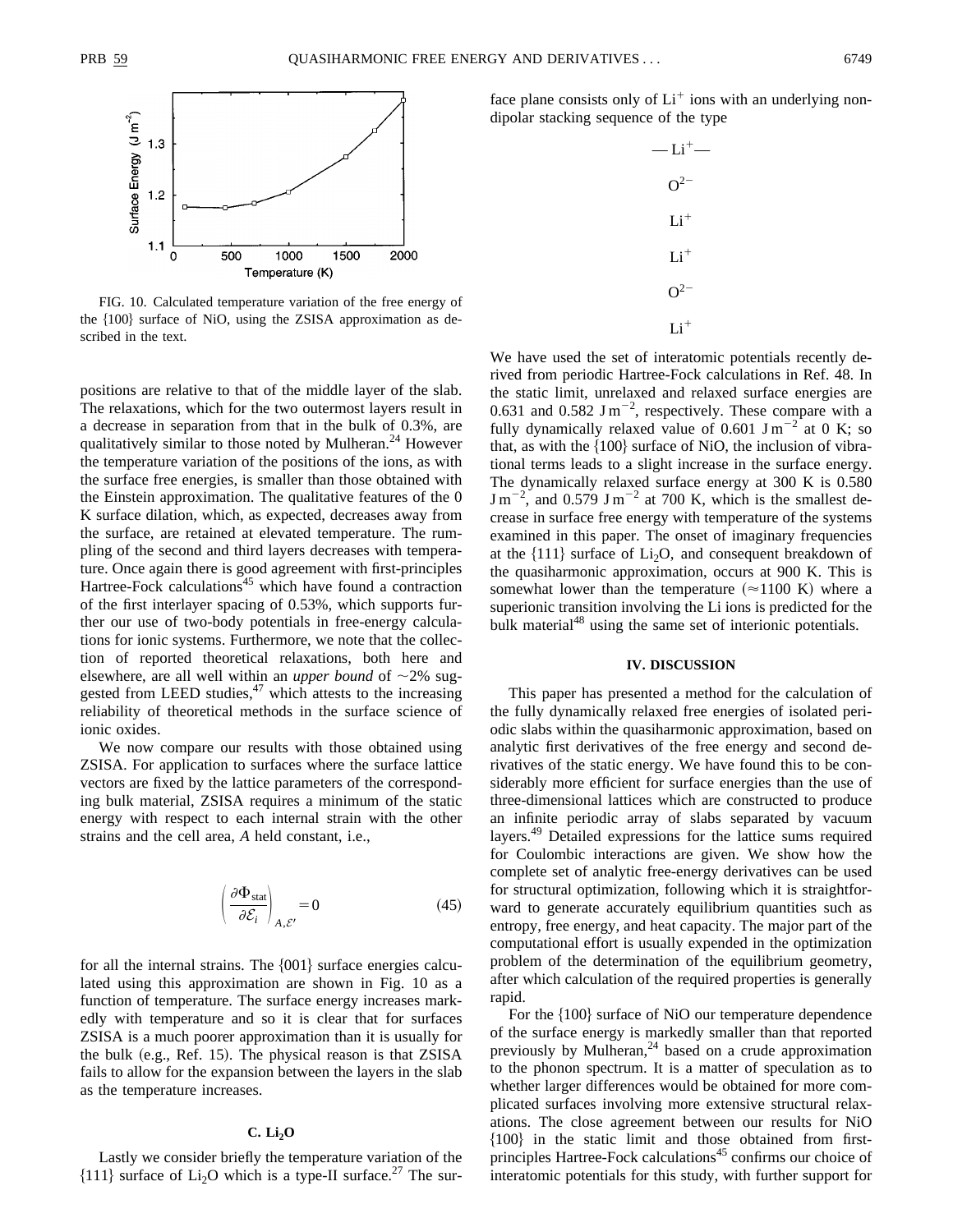both from surface relaxations which are within the upper bounds that have been deduced from LEED measurements.<sup>4</sup> Perhaps more significantly, our results highlight the inadequacy of the ZSISA approximation for surfaces. For NiO \$100%, the ZSISA predicts a rapid increase in the surface energy with temperature, which is at variance with both the predictions from full dynamic relaxation and experiment.<sup>50</sup> While the main body of results is for simple surfaces which show relatively minor structural relaxation, the calculations for faceted  ${110}$  surfaces of MgO demonstrate that our approach is entirely suitable for much more complex surfaces, including those that are heavily defective. Finally, an important aspect of our approach is that since it is based on an exact calculation of the harmonic frequencies for all the necessary **q** points to obtain convergence, it automatically signals the temperature at which the harmonic approximation breaks down, i.e., the onset of imaginary frequencies, thereby defining quite unambiguously the temperature regime within which meaningful comparisons with experiment might be made.

- \*Also at Universidad de Buenos Aires, Facultad de Ciencias Exactas y Naturales, Departamento de Química Inorgánica, Analítica y Química Física, Pabellón 2, Ciudad Universitaria, 1428 Buenos Aires, Argentina.
- 1V. E. Henrich and P. A. Cox, *The Surface Science of Metal Oxides* (Cambridge University Press, Cambridge, 1994).
- ${}^{2}$ H-J. Freund, H. Kuhlenbeck, and V. Staemmler, Rep. Prog. Phys. **59**, 283 (1996).
- <sup>3</sup>W. C. Mackrodt, J. Chem. Soc., Faraday Trans. 2 85, 541 (1989).
- 4S. C. Parker, E. T. Kelsey, P. M. Oliver, and J. O. Titiloye, Faraday Discuss. **95**, 75 (1993).
- 5M. J. Gillan, L. N. Kantorovich, and P. J. D. Lindan, Curr. Opin. Solid State Mater. Sci. 1, 820 (1996).
- <sup>6</sup>W. C. Mackrodt, Adv. Ceram. **23**, 293 (1987).
- <sup>7</sup> I. Manassidis and M. J. Gillan, J. Am. Ceram. Soc. **77**, 335  $(1994).$
- ${}^{8}E.$  Aprá (private communication).
- <sup>9</sup>P. Guénard, P. Renaud, A. Barbier, and M. Gautier-Soyer, in *Applications of Synchrotron Radiation to Materials Science III*, edited by L. Terminello *et al.*, MRS Symposia Proceedings No. 437 (Materials Research Society, Pittsburgh, 1996), p. 15.
- 10W. C. Mackrodt, R. J. Davey, S. N. Black, and R. Docherty, J. Cryst. Growth 80, 441 (1987).
- $11$ N. L. Allan, A. L. Rohl, D. H. Gay, C. R. A. Catlow, R. J. Davey, and W. C. Mackrodt, Faraday Discuss. **95**, 273 (1993).
- <sup>12</sup>R. I. Hines, N. L. Allan, and W. R. Flavell, J. Chem. Soc., Faraday Trans. **92**, 2057 (1996).
- 13D. H. Gay and A. L. Rohl, J. Chem. Soc., Faraday Trans. **91**, 925  $(1995).$
- <sup>14</sup>D. Fincham, W. C. Mackrodt, and P. J. Mitchell, J. Phys.: Condens. Matter 6, 393 (1994).
- 15G. D. Barrera, M. B. Taylor, N. L. Allan, T. H. K. Barron, L. N. Kantorovich, and W. C. Mackrodt, J. Chem. Phys. **107**, 4337  $(1997).$
- 16M. B. Taylor, G. D. Barrera, N. L. Allan, T. H. K. Barron, and W. C. Mackrodt, Comput. Phys. Commun. 109, 135 (1998).
- <sup>17</sup>G. W. Watson, P. Tschaufeser, A. Wall, R. A. Jackson, and S. C. Parker, in *Computer Modelling in Inorganic Crystallography*, edited by C. R. A. Catlow (Academic, San Diego, 1997).

## **V. CONCLUSIONS**

The principal conclusion of this study is that the method described by Taylor *et al.*<sup>19</sup> for calculating the free energy of three-dimensional ionic systems based on full dynamical relaxation of the lattice structure can be applied to isolated slabs, which, if sufficiently thick, yields the full dynamical free energy and equilibrium structure of the free surface. Calculations for two faceted  ${110}$  surfaces of MgO suggest that the method could be applied to much more complex surfaces than those reported in this study.

# **ACKNOWLEDGMENTS**

This work was supported by EPSRC Grant No. GR L31340 and the UK Facility for Computational Chemistry. G.D.B.'s contribution to this work was made possible by means of a grant from el Consejo Nacional de Investigaciones Científicas y Técnicas de la República Argentina. C.E.S. acknowledges support from EPSRC and ICI. Helpful discussions with Hugh Barron over a long period are also gratefully acknowledged.

- 18N. L. Allan, T. H. K. Barron, and J. A. O. Bruno, J. Chem. Phys. **105**, 8300 (1996).
- 19M. B. Taylor, G. D. Barrera, N. L. Allan, and T. H. K. Barron, Phys. Rev. B 56, 14 380 (1997).
- 20M. B. Taylor, N. L. Allan, J. A. O. Bruno, and G. D. Barrera, Phys. Rev. B 59, 353 (1999).
- 21P. W. Tasker, in *Computer Simulation of Solids*, edited by C. R. A. Catlow and W. C. Mackrodt (Springer-Verlag, Berlin, 1982), p. 288.
- $22P$ . A. Mulheran and J. H. Harding, Ceram. Trans. **24**, 3 (1992).
- $^{23}$ P. A. Mulheran and J. H. Harding, J. Phys. (Paris), Colloq.  $3$ , C7-1971 (1993).
- <sup>24</sup> P. A. Mulheran, Philos. Mag. A 68, 799 (1993).
- $^{25}$ D. M. Heyes, M. Barber, and J. H. R. Clarke, J. Chem. Soc., Faraday Trans. 2 73, 1485 (1977).
- 26P. M. Oliver, G. W. Watson, and S. C. Parker, Phys. Rev. B **52**, 5323 (1995).
- <sup>27</sup>P. W. Tasker, Philos. Mag. A 39, 119 (1979).
- $^{28}$  G. W. Watson, E. T. Kelsey, N. H. de Leeuw, D. J. Harris, and S. C. Parker, J. Chem. Soc., Faraday Trans. 92, 433 (1996).
- <sup>29</sup> B. G. Dick and A. W. Overhauser, Phys. Rev. 112, 90 (1958).
- $30$  Compare the similar Eq. (T1) of Ref. 19, where Greek superscripts were Cartesian indices 1...3; In the bulk case the orientation of the Cartesian axes is arbitrary.
- <sup>31</sup> S. L. Cunningham, Phys. Rev. B **10**, 4988 (1974).
- <sup>32</sup>D. C. Wallace, *Thermodynamics of Crystals* (Wiley, New York, 1972).
- 33P. J. Harley, in *Numerical Algorithms*, edited by J. L. Mohamed and J. E. Walsh (Clarendon, Oxford, 1986), p. 239.
- 34W. H. Press, S. A. Teukolsky, W. T. Vetterling, and B. P. Flannery, *Numerical Recipes in Fortran*, 2nd ed. (Cambridge University Press, Cambridge, 1992), p. 420.
- <sup>35</sup> D. E. Parry, Surf. Sci. **49**, 433 (1975).
- 36D. M. Heyes, M. Barber, and J. H. R. Clarke, J. Chem. Soc., Faraday Trans. 2 **73**, 1485 (1977).
- <sup>37</sup> S. W. de Leeuw and J. W. Perram, Mol. Phys. **37**, 1313 (1979).
- 38A. M. Stoneham and M. J. L. Sangster, Philos. Mag. B **52**, 717  $(1985).$
- $39$ G. D. Barrera (private communication).